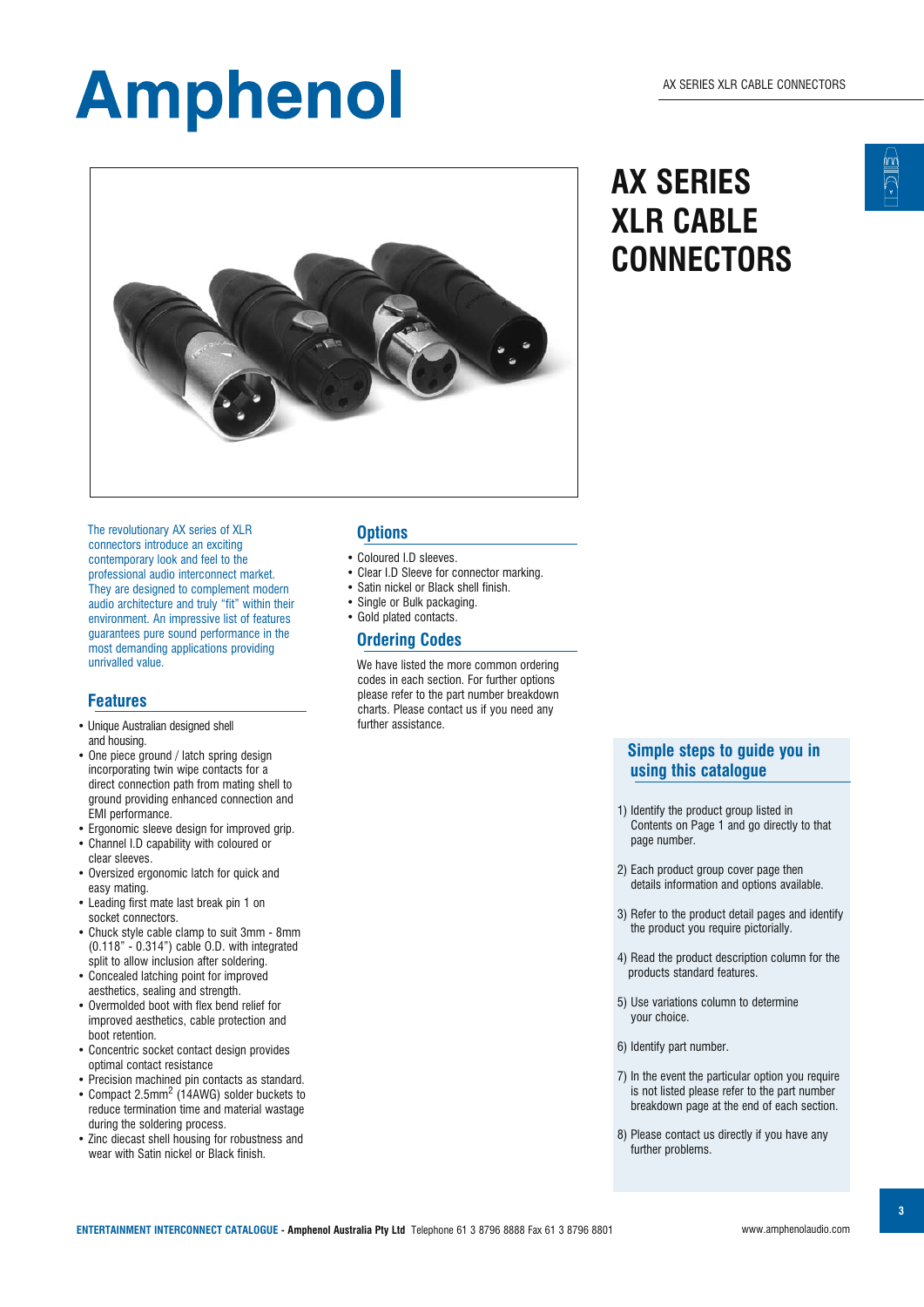#### **METAL SHELL TYPE - SOLDER**



#### **Features:**

- Unique Australian designed shell and housing.
- Ergonomic stylish sleeve design for improved grip.
- Oversized latch lever preserves your thumb.
- Leading first mate last break pin 1 on socket connectors.
- Chuck style cable clamp to suit 3mm 8mm (0.118" 0.314") cable O.D. with integrated split to allow inclusion after soldering.
- Overmolded cable support boot.
- New socket contact design for improved contact resistance.
- Precision machined pin contacts as standard.
- Compact 2.5mm2 (14AWG) solder buckets to reduce soldering time and wastage.
- Zinc diecast shell housing with Satin nickel or Matt black finish.

#### **Options:**

- Coloured I.D sleeves.
- Clear I.D Sleeve for connector marking.
- Satin nickel or Matt black shell finish.
- Single or Bulk packaging.

#### **Part Number Breakdown: Page 6**

#### **Specifications: Page 7**

#### **Assembly Instructions: PI538\***

| <b>PRODUCT - FIGURE</b> | <b>DRAWING</b><br>Dimensions in mm (inches)                           | <b>DESCRIPTION</b>                          | <b>VARIATIONS</b>           | <b>PART NUMBER</b> |  |
|-------------------------|-----------------------------------------------------------------------|---------------------------------------------|-----------------------------|--------------------|--|
|                         | $-71 - 74$ [2.80-2.90"]                                               | XLR 3 pole male<br><b>Machined contacts</b> | <b>Standard</b>             | AX3M               |  |
|                         | 019 [0.744"]                                                          | <b>Nickel Finish</b>                        | <b>Gold Plated Contacts</b> | AX3M-AU            |  |
|                         | <b>Amphano</b><br>$\triangleleft$                                     |                                             |                             |                    |  |
|                         |                                                                       |                                             | <b>Bulk Pack</b>            | <b>AX3M BULK</b>   |  |
|                         | $-71 - 74$ [2.80-2.90"]                                               | XLR 3 pole male<br><b>Machined contacts</b> | <b>Standard</b>             | AX3MB              |  |
|                         | <b>MAT01610</b>                                                       | <b>Black Finish</b>                         | <b>Gold Plated Contacts</b> | AX3MB-AU           |  |
|                         | orental<br>$\triangleleft$                                            |                                             |                             |                    |  |
|                         |                                                                       |                                             | <b>Bulk Pack</b>            | <b>AX3MB BULK</b>  |  |
|                         | Ø15.7 [0.618"]<br>-71 - 74 [2.80-2.90"]<br>6                          | XLR 3 pole female<br>Stamped contacts       | <b>Standard</b>             | AX3F               |  |
|                         |                                                                       | <b>Nickel Finish</b>                        | <b>Gold Plated Contacts</b> | AX3F-AU            |  |
|                         |                                                                       |                                             |                             |                    |  |
|                         |                                                                       |                                             | <b>Bulk Pack</b>            | <b>AX3F BULK</b>   |  |
|                         | <b>015.7</b> [0.618"]<br>$-71 - 74$ [2.80-2.90"]<br>ę                 | XLR 3 pole female<br>Stamped contacts       | <b>Standard</b>             | AX3FB              |  |
|                         |                                                                       | <b>Black Finish</b>                         | <b>Gold Plated Contacts</b> | AX3FB-AU           |  |
|                         |                                                                       |                                             |                             |                    |  |
|                         |                                                                       |                                             | <b>Bulk Pack</b>            | <b>AX3FB BULK</b>  |  |
|                         | $-71 - 74$ [2.80-2.90"]<br>019 [0.744"]<br><b>Amphanol</b><br>$\,<\,$ | XLR 4 pole male<br><b>Machined contacts</b> | <b>Standard</b>             | AX4M               |  |
|                         |                                                                       | <b>Nickel Finish</b>                        | <b>Gold Plated Contacts</b> | AX4M-AU            |  |
|                         |                                                                       |                                             |                             |                    |  |
|                         |                                                                       |                                             | <b>Bulk Pack</b>            | <b>AX4M BULK</b>   |  |

**E** 

\*PI538 is available for download at www.amphenolaudio.com

**ENTERTAINMENT INTERCONNECT CATALOGUE - Amphenol Australia Pty Ltd** Telephone 61 3 8796 8888 Fax 61 3 8796 8801 www.amphenolaudio.com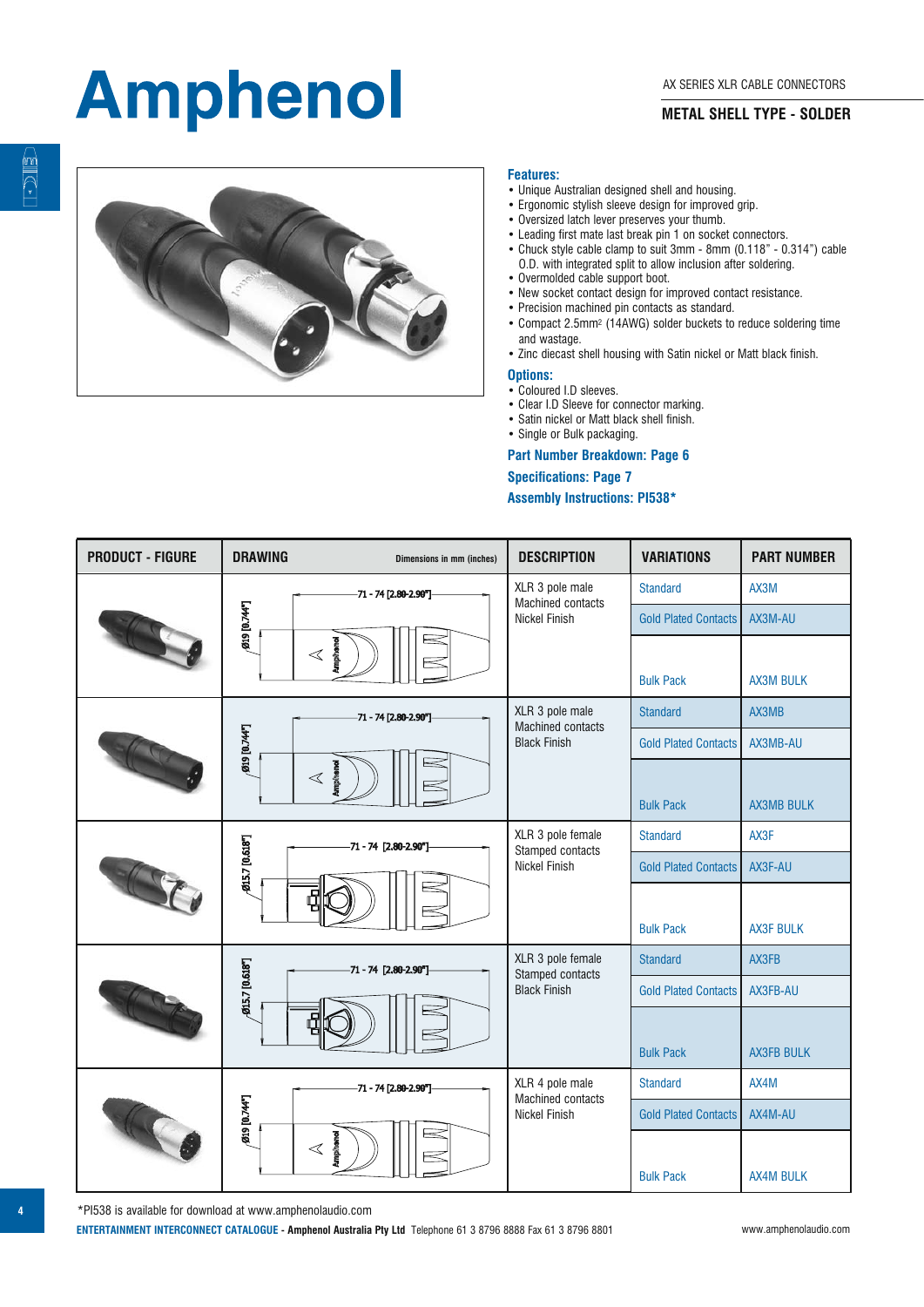#### **METAL SHELL TYPE - SOLDER**

| <b>PRODUCT - FIGURE</b> | <b>DRAWING</b>                                               | Dimensions in mm (inches)                     | <b>DESCRIPTION</b>                            | <b>VARIATIONS</b>           | <b>PART NUMBER</b> |  |
|-------------------------|--------------------------------------------------------------|-----------------------------------------------|-----------------------------------------------|-----------------------------|--------------------|--|
|                         |                                                              | -71 - 74 [2.80-2.90"]                         | XLR 4 pole male<br><b>Machined contacts</b>   | <b>Standard</b>             | AX4MB              |  |
|                         | 019 [0.744"]                                                 |                                               | <b>Black Finish</b>                           | <b>Gold Plated Contacts</b> | AX4MB-AU           |  |
|                         | <b>Amphanol</b><br>$\,<$                                     |                                               |                                               |                             |                    |  |
|                         |                                                              |                                               |                                               | <b>Bulk Pack</b>            | <b>AX4MB BULK</b>  |  |
|                         | Ø15.7 [0.618"]<br>-71 - 74 [2.80-2.90"]                      | XLR 4 pole female<br><b>Machined contacts</b> | <b>Standard</b>                               | AX4F                        |                    |  |
|                         |                                                              |                                               | <b>Nickel Finish</b>                          | <b>Gold Plated Contacts</b> | AX4F-AU            |  |
|                         |                                                              |                                               |                                               |                             |                    |  |
|                         |                                                              |                                               |                                               | <b>Bulk Pack</b>            | <b>AX4F BULK</b>   |  |
|                         | Ø15.7 [0.618"]<br>71 - 74 [2.80-2.90"]<br>6                  |                                               | XLR 4 pole female<br>Machined contacts        | <b>Standard</b>             | AX4FB              |  |
|                         |                                                              |                                               | <b>Black Finish</b>                           | <b>Gold Plated Contacts</b> | AX4FB-AU           |  |
|                         |                                                              |                                               |                                               |                             |                    |  |
|                         |                                                              |                                               |                                               | <b>Bulk Pack</b>            | <b>AX4FB BULK</b>  |  |
|                         | -71 - 74 [2.80-2.90"]<br>019 [0.744"]<br>onedgina<br>$\,<\,$ | XLR 5 pole male<br><b>Machined contacts</b>   | <b>Standard</b>                               | AX5M                        |                    |  |
|                         |                                                              |                                               | Nickel Finish                                 | <b>Gold Plated Contacts</b> | AX5M-AU            |  |
|                         |                                                              |                                               |                                               |                             |                    |  |
|                         |                                                              |                                               | <b>Bulk Pack</b>                              | <b>AX5M BULK</b>            |                    |  |
|                         | -71 - 74 [2.80-2.90"]<br>019 [0.74F]                         | XLR 5 pole male<br><b>Machined contacts</b>   | <b>Standard</b>                               | AX5MB                       |                    |  |
|                         |                                                              |                                               | <b>Black Finish</b>                           | <b>Gold Plated Contacts</b> | AX5MB-AU           |  |
|                         | <b>busuldur</b><br>$\,<\,$                                   |                                               |                                               |                             |                    |  |
|                         |                                                              |                                               |                                               | <b>Bulk Pack</b>            | <b>AX5MB BULK</b>  |  |
|                         | -71 - 74 [2.80-2.90"]                                        |                                               | XLR 5 pole female<br><b>Machined contacts</b> | <b>Standard</b>             | AX5F               |  |
|                         | Ø15.7 [0.618"]<br>Ę                                          | Nickel Finish                                 | <b>Gold Plated Contacts</b>                   | AX5F-AU                     |                    |  |
|                         |                                                              |                                               |                                               |                             |                    |  |
|                         |                                                              |                                               |                                               | <b>Bulk Pack</b>            | <b>AX5F BULK</b>   |  |
|                         | Ø15.7 [0.618"]<br>71 - 74 [2.80-2.90"]                       | XLR 5 pole female<br><b>Machined contacts</b> | <b>Standard</b>                               | AX5FB                       |                    |  |
|                         |                                                              | <b>Black Finish</b>                           | <b>Gold Plated Contacts</b>                   | AX5FB-AU                    |                    |  |
|                         |                                                              |                                               | <b>Bulk Pack</b>                              | <b>AX5FB BULK</b>           |                    |  |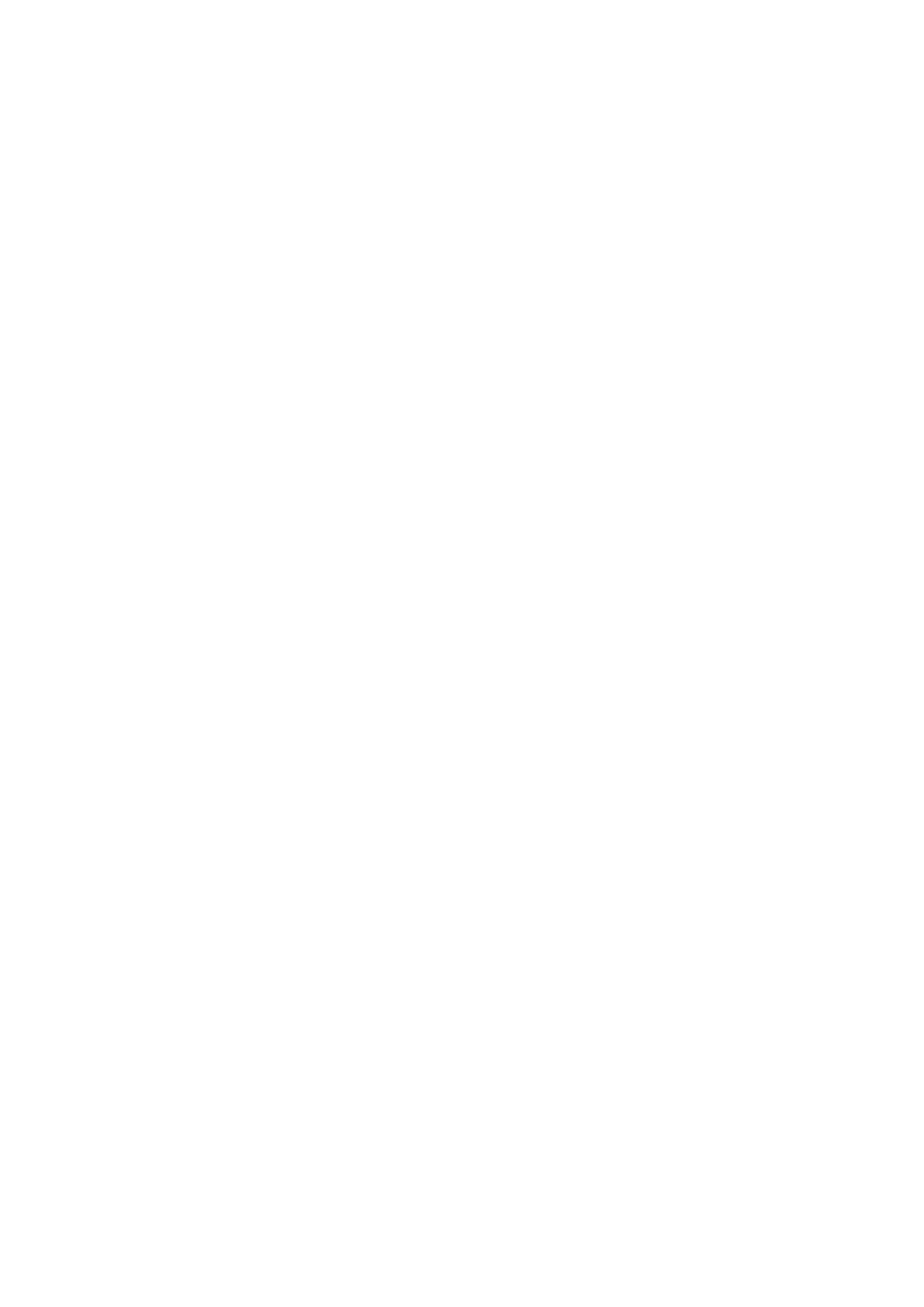**METAL SHELL TYPE - SOLDER**

### **PART NUMBER BREAKDOWN**

METAL SHELL TYPE - SOLDER

|                                                                                                                                          |                |     |                                                               | SERIES PRETI- IDITIES LATOUS |        | SHELL FAMESH COTION | 11 Contact Puedia |  |
|------------------------------------------------------------------------------------------------------------------------------------------|----------------|-----|---------------------------------------------------------------|------------------------------|--------|---------------------|-------------------|--|
|                                                                                                                                          |                |     |                                                               |                              | GENDER |                     |                   |  |
|                                                                                                                                          |                |     |                                                               |                              |        |                     | AU                |  |
| E. G. AX3MB2-AU BULK<br>AX (Series Prefix), 3 contacts, Male, Black Finish,<br>2 (Red Sleeve)- AU (Gold Plated Contacts), Bulk Packaged. |                |     |                                                               |                              |        |                     |                   |  |
| <b>SERIES PREFIX</b>                                                                                                                     | <b>AX</b>      | =   | <b>Series Prefix</b>                                          |                              |        |                     |                   |  |
| <b>CONTACT LAYOUTS</b>                                                                                                                   | $\overline{3}$ | $=$ | 3 Contacts                                                    |                              |        |                     |                   |  |
|                                                                                                                                          | $\overline{4}$ | =   | 4 Contacts                                                    |                              |        |                     |                   |  |
|                                                                                                                                          | $\overline{5}$ | =   | 5 Contacts                                                    |                              |        |                     |                   |  |
| <b>GENDER</b>                                                                                                                            | F              | $=$ | <b>Female Socket Contacts</b>                                 |                              |        |                     |                   |  |
|                                                                                                                                          | M              | =   | <b>Male Pin Contacts</b>                                      |                              |        |                     |                   |  |
| <b>SHELL FINISH</b>                                                                                                                      | <b>Blank</b>   | $=$ | <b>Nickel Plated Finish</b>                                   |                              |        |                     |                   |  |
|                                                                                                                                          | B              | =   | <b>Black Finish</b>                                           |                              |        |                     |                   |  |
| <b>SLEEVE OPTION</b>                                                                                                                     | $\mathbf{1}$   | =   | <b>Brown</b>                                                  |                              |        |                     |                   |  |
|                                                                                                                                          | $\overline{2}$ | =   | Red                                                           |                              |        |                     |                   |  |
|                                                                                                                                          | $\mathbf{3}$   | =   | Orange                                                        |                              |        |                     |                   |  |
|                                                                                                                                          | 4              | =   | Yellow                                                        |                              |        |                     |                   |  |
|                                                                                                                                          | 5              | =   | Green                                                         |                              |        |                     |                   |  |
|                                                                                                                                          | 6              | =   | <b>Blue</b>                                                   |                              |        |                     |                   |  |
|                                                                                                                                          | $\overline{7}$ | =   | <b>Violet</b>                                                 |                              |        |                     |                   |  |
|                                                                                                                                          | 8              | =   | Grey                                                          |                              |        |                     |                   |  |
|                                                                                                                                          | 9              | $=$ | White                                                         |                              |        |                     |                   |  |
|                                                                                                                                          | $\mathbb C$    | =   | Clear                                                         |                              |        |                     |                   |  |
| <b>CONTACT PLATING</b>                                                                                                                   | <b>Blank</b>   | =   | Standard Plating (Silver or Tin -<br>Refer to Standard Data.) |                              |        |                     |                   |  |
|                                                                                                                                          | <b>AU</b>      | =   | <b>Gold Plated</b>                                            |                              |        |                     |                   |  |
| <b>PACKAGING</b>                                                                                                                         | <b>Blank</b>   | =   | <b>Individual Bags</b>                                        |                              |        |                     |                   |  |
|                                                                                                                                          | <b>BULK</b>    | =   | <b>Bulk Packed</b>                                            |                              |        |                     |                   |  |
|                                                                                                                                          |                |     |                                                               |                              |        |                     |                   |  |